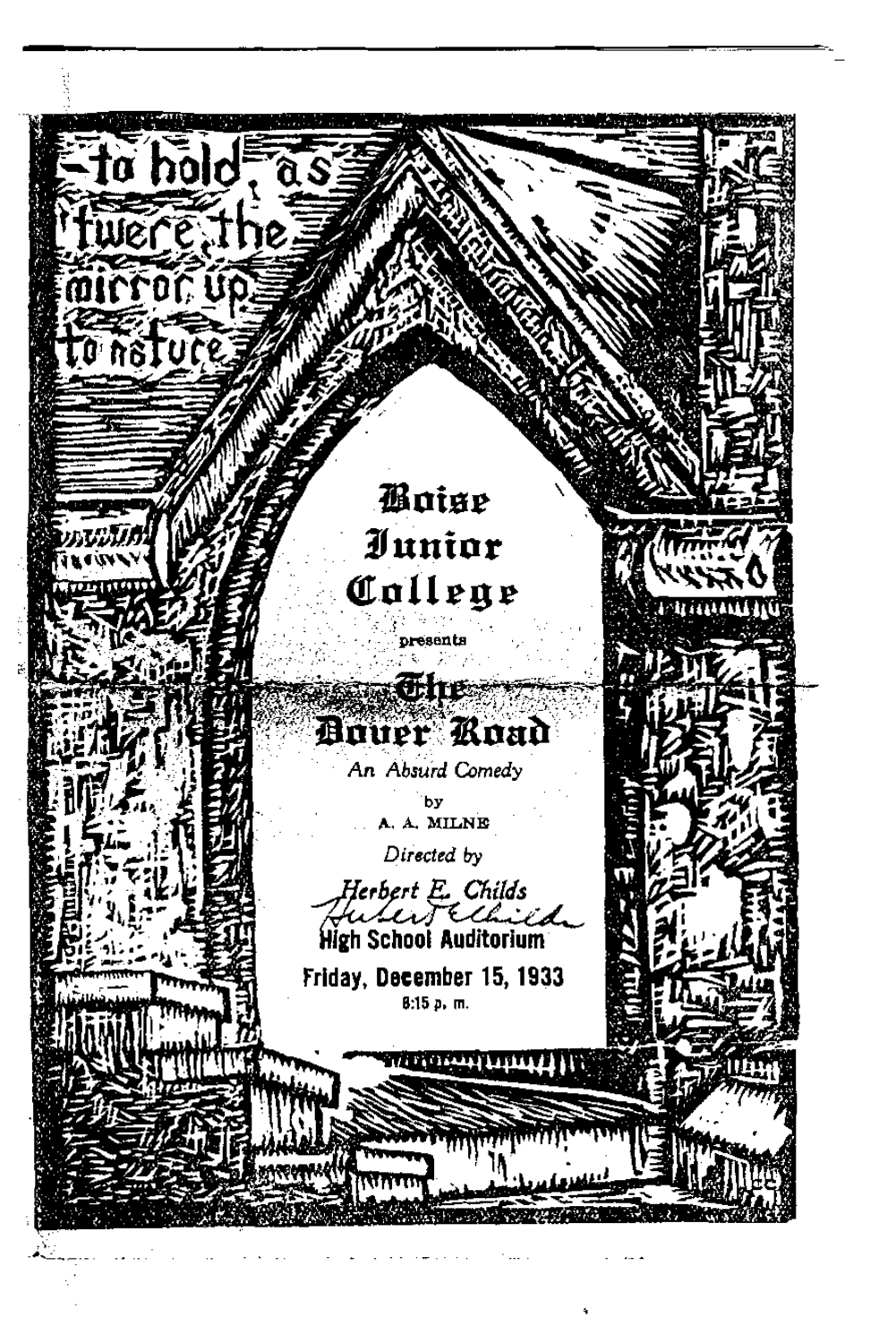## CAST

(Ae they speak)

- - LOREN STRAWN Dominic, a butler  $\cdot \cdot \cdot \cdot$ A. footman  $\cdots$ DEAN KLOEPFER  $\Delta$  $\sim$ • CLYDE CROOKS Another footman an an an an A maid-servant  $- - - - - - - -$  ETHA PEFLEY A:nother maid-servant - DOROTHY ANN MacDONALD Leonard, a Lord (and a husband)  $\sim$   $\sim$   $\sim$   $\sim$   $\sim$   $\sim$   $\sim$ - - - - - - - STANTON STRINGFELLOW - - - - PAULINE JOHNSON Anne, a young g1rl  $\cdots$  , FILDEN PECK alen Peck Mr. Latimer, a. rich man  $\mathbf{r}$  and  $\mathbf{r}$ Eustasia. a. wife  $-$ WILLIAM JORGENSEN Nicholas, a young man  $\omega_{\rm{eff}} = 100$ - • JOHN ,ANDREWS A Duke  $-$ 

Scene: The hall of Mr. Latimer's house, on the road to Dover

> ACT I Dinner time. ACT II The next morning, ACT III Late afternoon, three days later.

The play is produced by arrangement with samuel French of New York

., oh, the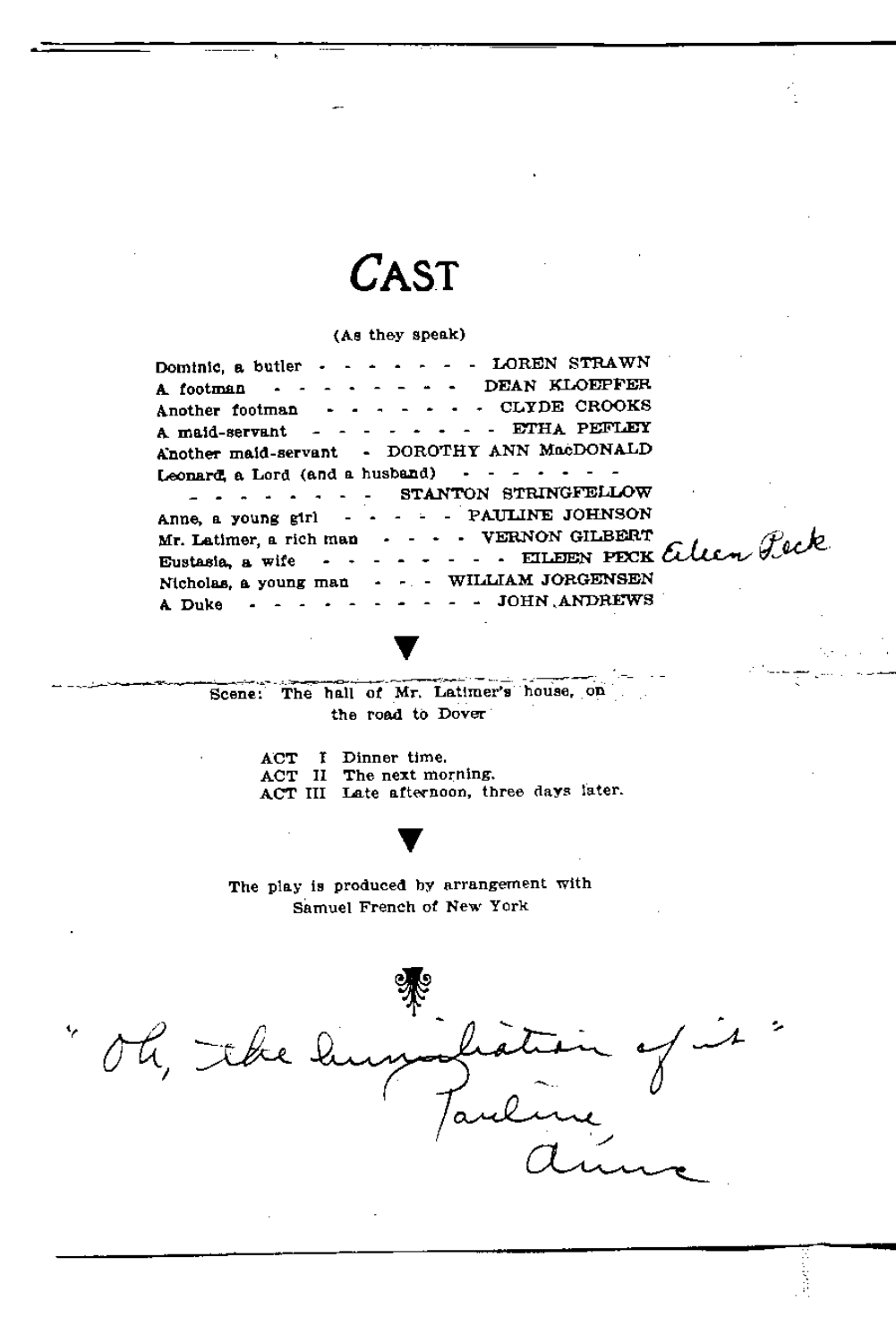## **Production Staff**

SS Manager - - - - - - - George Taylor<br>Assistants: Robert Brown, Arthur Allman, Business Manager Robert Elford, Howard Elford

|  |  |  |  |  |  |                                          | Stage Manager - - - - - - - - Dean Kloepfer |  |  |  |  |                                               |  |  |
|--|--|--|--|--|--|------------------------------------------|---------------------------------------------|--|--|--|--|-----------------------------------------------|--|--|
|  |  |  |  |  |  | Assistants: John Andrews, J. R. Woodruff |                                             |  |  |  |  |                                               |  |  |
|  |  |  |  |  |  |                                          |                                             |  |  |  |  | Property Mistress - - - - - - - - Etha Pefley |  |  |
|  |  |  |  |  |  |                                          |                                             |  |  |  |  | Bookholder - - - - - - - - - - Phoebe Russell |  |  |
|  |  |  |  |  |  |                                          |                                             |  |  |  |  | Head Usher - - - - - - - - - - Mary Dudley    |  |  |



The College wishes to thank the following for invaluable assistance in producing the play:

. ما

The Trustees of Boise School District, Mr. W. D. Vincent, Superintendent, and Mr. Z. L. Foy, Principal, for the use of the auditorium.

C. C. Anderson Co., for the costumes of Miss Peck and والمرادا والمستحدث والمستوين

- The Foster Furniture Co., and the Capital Furniture Co., for furniture.
- Miss Catherine Crossman, Instructor in Art, for designing the program.
- Miss Dorothy F. Atkinson, Dean of the College, for assistance of all kinds.
- Mr. Bert Shenberger and the S. M. S. Club, for assistance on the stage.